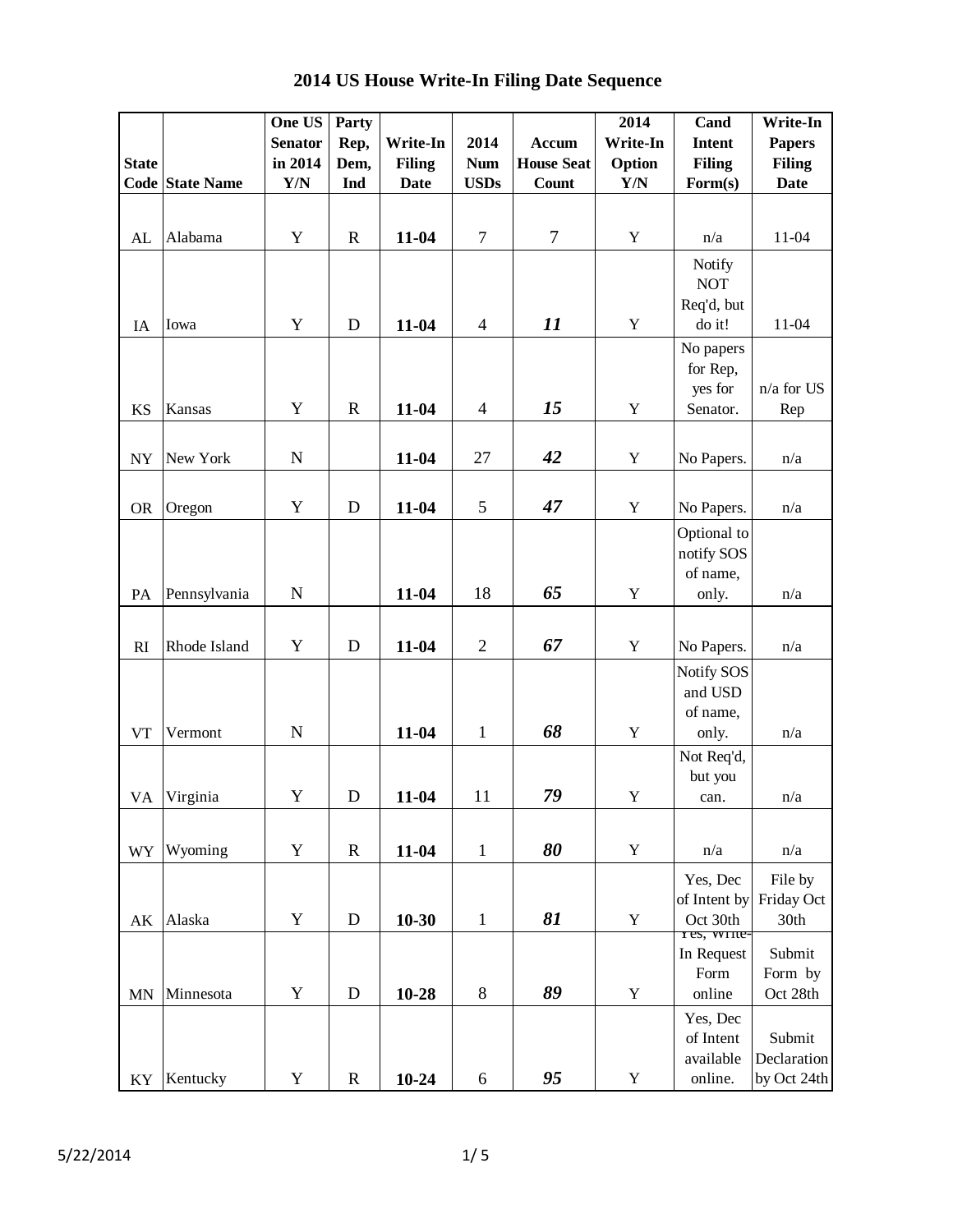|                        |                        | One US                  | Party        |               |                |                   | 2014        | Cand                  | Write-In          |
|------------------------|------------------------|-------------------------|--------------|---------------|----------------|-------------------|-------------|-----------------------|-------------------|
|                        |                        | <b>Senator</b>          | Rep,         | Write-In      | 2014           | Accum             | Write-In    | Intent                | <b>Papers</b>     |
| <b>State</b>           |                        | in 2014                 | Dem,         | <b>Filing</b> | <b>Num</b>     | <b>House Seat</b> | Option      | <b>Filing</b>         | <b>Filing</b>     |
|                        | <b>Code State Name</b> | $\mathbf{Y}/\mathbf{N}$ | Ind          | <b>Date</b>   | <b>USDs</b>    | Count             | Y/N         | Form(s)               | <b>Date</b>       |
|                        |                        |                         |              |               |                |                   |             | Yes,                  |                   |
|                        |                        |                         |              |               |                |                   |             | available             | Submit            |
|                        |                        |                         |              |               |                |                   |             | online or at          | Form by           |
| MI                     | Michigan               | Y                       | D            | $10 - 24$     | 14             | 109               | $\mathbf Y$ | SOS.                  | Oct 24th.         |
|                        |                        |                         |              |               |                |                   |             | Yes, Dec              | File by           |
|                        |                        |                         |              |               |                |                   |             | of Intent by          | Friday Oct        |
| M <sub>O</sub>         | Missouri               | $\mathbf N$             |              | $10 - 24$     | 8              | 117               | Y           | Oct 24TH              | 24th              |
|                        |                        |                         |              |               |                |                   |             | Yes, Dec              | Submit            |
|                        |                        |                         |              |               |                |                   |             | of Intent             | Form and          |
|                        |                        |                         |              |               |                |                   |             | available             | Fee\$\$ 10-       |
| <b>NE</b>              | Nebraska               | Y                       | $\mathbb{R}$ | $10 - 23$     | 3              | 120               | $\mathbf Y$ | online.               | days prior.       |
|                        |                        |                         |              |               |                |                   |             | Yes,                  | Submit            |
|                        |                        |                         |              |               |                |                   |             | available             | Form by           |
| <b>CT</b>              | Connecticut            | $\mathbf N$             |              | $10 - 21$     | 5              | 125               | $\mathbf Y$ | Aug 6st               | Oct 21st          |
|                        |                        |                         |              |               |                |                   |             | of Write-             |                   |
|                        |                        |                         |              |               |                |                   |             | In,                   | Submit            |
|                        |                        |                         |              |               |                |                   |             | Statement             | both forms        |
| <b>ND</b>              | North Dakota           | $\mathbf N$             |              | $10 - 14$     | $\mathbf{1}$   | 126               | Y           | of Interest           | by Oct 14th       |
|                        |                        |                         |              |               |                |                   |             |                       |                   |
|                        |                        |                         |              |               |                |                   |             | Y, Form<br>and Fee    | File by @         |
| MT                     | Montana                | Y                       | D            | 10-08         | $\mathbf{1}$   | 127               | $\mathbf Y$ | are req'd.            | Oct 8th           |
|                        |                        |                         |              |               |                |                   |             |                       |                   |
|                        |                        |                         |              |               |                |                   |             | In                    |                   |
|                        |                        |                         |              |               |                |                   |             | Declaratio<br>n Form  | Submit<br>Form by |
| ID                     | Idaho                  | Y                       | $\mathbf R$  | $10 - 07$     | $\overline{2}$ | 129               | $\mathbf Y$ | online                | Oct 7th           |
|                        |                        |                         |              |               |                |                   |             |                       |                   |
|                        |                        |                         |              |               |                |                   |             | Notify SOS<br>and USD |                   |
|                        | New                    |                         |              |               |                |                   |             | of name,              |                   |
| NH                     | Hampshire              | $\mathbf Y$             | $\mathbf D$  | $10 - 01$     | $\mathbf{2}$   | 131               | $\mathbf Y$ | only ASAP             | n/a               |
|                        |                        |                         |              |               |                |                   |             | Notify SOS            |                   |
|                        |                        |                         |              |               |                |                   |             | and USD               |                   |
|                        |                        |                         |              |               |                |                   |             | of name,              |                   |
|                        |                        |                         |              |               |                |                   |             | only                  |                   |
| $\mathbf{N}\mathbf{J}$ | New Jersey             | $\mathbf Y$             | $\mathbf D$  | $10 - 01$     | 12             | 143               | $\mathbf Y$ | ASAP.                 | n/a               |
|                        |                        |                         |              |               |                |                   |             |                       |                   |
|                        |                        |                         |              |               |                |                   |             | Not Req'd,<br>but you |                   |
| <b>SC</b>              | South Carolina         | Y                       | $\mathbf R$  | $10 - 01$     | 7              | <b>150</b>        | $\mathbf Y$ | can.                  | <b>ASAP</b>       |
|                        |                        |                         |              |               |                |                   |             | Yes, in the           | letter as         |
|                        |                        |                         |              |               |                |                   |             | form of a             | soon as           |
|                        |                        |                         |              |               |                |                   |             | simple                | possible.         |
| WI                     | Wisconsin              | $\mathbf N$             |              | $10 - 01$     | $8\,$          | 158               | $\mathbf Y$ | letter.               | Helps SOS.        |

 **2014 US House Write-In Filing Date Sequence**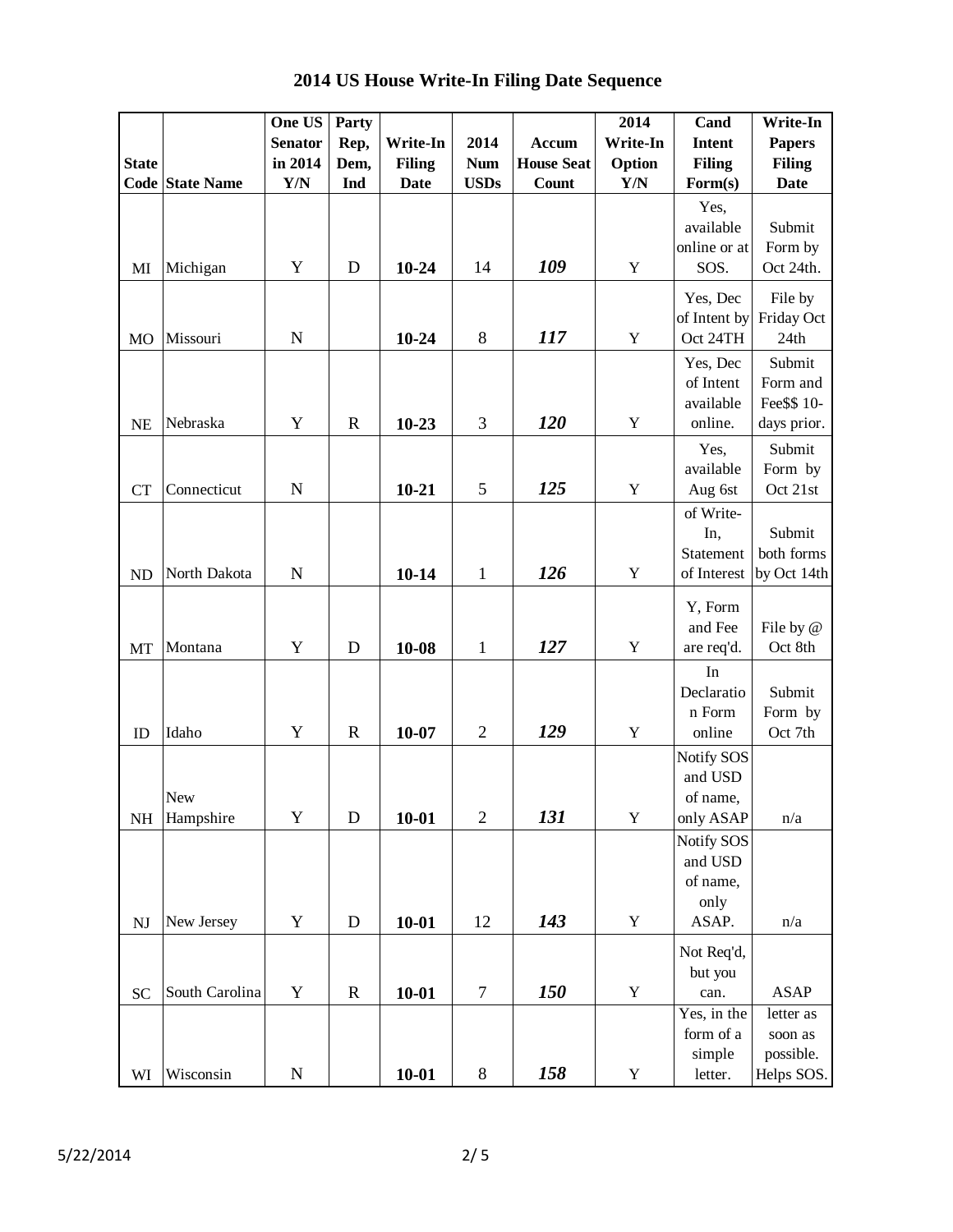|              |                        | One US         | Party       |               |                |                   | 2014        | Cand          | Write-In                 |
|--------------|------------------------|----------------|-------------|---------------|----------------|-------------------|-------------|---------------|--------------------------|
|              |                        | <b>Senator</b> | Rep,        | Write-In      | 2014           | <b>Accum</b>      | Write-In    | <b>Intent</b> | <b>Papers</b>            |
| <b>State</b> |                        | in 2014        | Dem,        | <b>Filing</b> | <b>Num</b>     | <b>House Seat</b> | Option      | <b>Filing</b> | <b>Filing</b>            |
|              | <b>Code State Name</b> | Y/N            | Ind         | <b>Date</b>   | <b>USDs</b>    | Count             | Y/N         | Form(s)       | <b>Date</b>              |
|              |                        |                |             |               |                |                   |             | Yes,          |                          |
|              |                        |                |             |               |                |                   |             | available     | Submit                   |
|              |                        |                |             |               |                |                   |             |               | online or at Declaration |
| DE           | Delaware               | Y              | D           | $09 - 30$     | $\mathbf{1}$   | 159               | Y           | SOS.          | by Sep 30th              |
|              |                        |                |             |               |                |                   |             | 3 forms;      |                          |
|              |                        |                |             |               |                |                   |             | Write-in      |                          |
|              |                        |                |             |               |                |                   |             | Paper,        | All 3 forms              |
|              |                        |                |             |               |                |                   |             | Affidavit,    | submit by                |
| AZ           | Arizona                | $\mathbf N$    |             | $09 - 25$     | 9              | 168               | Y           | & Recall      | Sep25th                  |
|              |                        |                |             |               |                |                   |             | Yes, Optio    | Submit                   |
|              |                        |                |             |               |                |                   |             | nal Dec of    | Form and                 |
|              |                        |                |             |               |                |                   |             | Intent        | Fee\$ by 18              |
|              | Washington             | $\mathbf N$    |             | $09-17$       | 10             | 178               | $\mathbf Y$ | online.       | days prior.              |
| <b>WA</b>    |                        |                |             |               |                |                   |             |               |                          |
|              |                        |                |             |               |                |                   |             | Get form      |                          |
|              |                        |                |             |               |                |                   |             | by June       |                          |
|              |                        |                |             |               |                |                   |             | 10th          | File by @9-              |
| <b>ME</b>    | Maine                  | Y              | $\mathbf R$ | $09-16$       | $\sqrt{2}$     | 180               | Y           | Primary       | 15                       |
|              |                        |                |             |               |                |                   |             | Yes,          | Submit                   |
|              |                        |                |             |               |                |                   |             | available     | Cert of                  |
|              |                        |                |             |               |                |                   |             | online &      | Cand by                  |
| <b>MD</b>    | Maryland               | $\mathbf N$    |             | $09 - 15$     | 8              | 188               | Y           | Annapolis     | Sep 15th                 |
|              |                        |                |             |               |                |                   |             | Yes, Cert     | Submit                   |
|              |                        |                |             |               |                |                   |             |               | of Write-In Form by 50   |
|              |                        |                |             |               |                |                   |             | Candidacy     | days before              |
| <b>TN</b>    | Tennessee              | Y              | $\mathbf R$ | $09-15$       | 9              | 197               | Y           | online.       | $09-15.$                 |
|              |                        |                |             |               |                |                   |             | Yes, Cert of  | Submit by                |
|              |                        |                |             |               |                |                   |             | Announce      | 49 days                  |
|              |                        |                |             |               |                |                   |             | ment          | before                   |
|              |                        |                |             |               |                |                   |             | available     | election @               |
| <b>WV</b>    | West Virginia          | Y              | D           | $09-15$       | 3              | 200               | $\mathbf Y$ | online.       | $9-15.$                  |
|              |                        |                |             |               |                |                   |             |               |                          |
|              |                        |                |             |               |                |                   |             |               | Submit                   |
|              |                        |                |             |               |                |                   |             | Yes, Write-   | Form by                  |
|              |                        |                |             |               |                |                   |             | In Form       | Sep 4th; 60              |
| UT           | Utah                   | ${\bf N}$      |             | $09 - 04$     | $\overline{4}$ | 204               | $\mathbf Y$ | online        | days ahead.              |
|              |                        |                |             |               |                |                   |             |               | Submit all               |
|              |                        |                |             |               |                |                   |             | Y, with       | paper work               |
|              |                        |                |             |               |                |                   |             | paper work    | by Tuesday               |
| <b>GA</b>    | Georgia                | Y              | $\mathbf R$ | $09 - 02$     | 14             | 218               | $\mathbf Y$ | hurdles!      | Sep 2nd.                 |
|              |                        |                |             |               |                |                   |             | See           |                          |
|              |                        |                |             |               |                |                   |             | Election      |                          |
|              |                        |                |             |               |                |                   |             | offices       | File 61                  |
|              |                        |                |             |               |                |                   |             | and/or        | days prior               |
| $\rm IL$     | Illinois               | $\mathbf Y$    | ${\bf D}$   | $09 - 01$     | 18             | 236               | $\mathbf Y$ | Website.      | to election.             |

 **2014 US House Write-In Filing Date Sequence**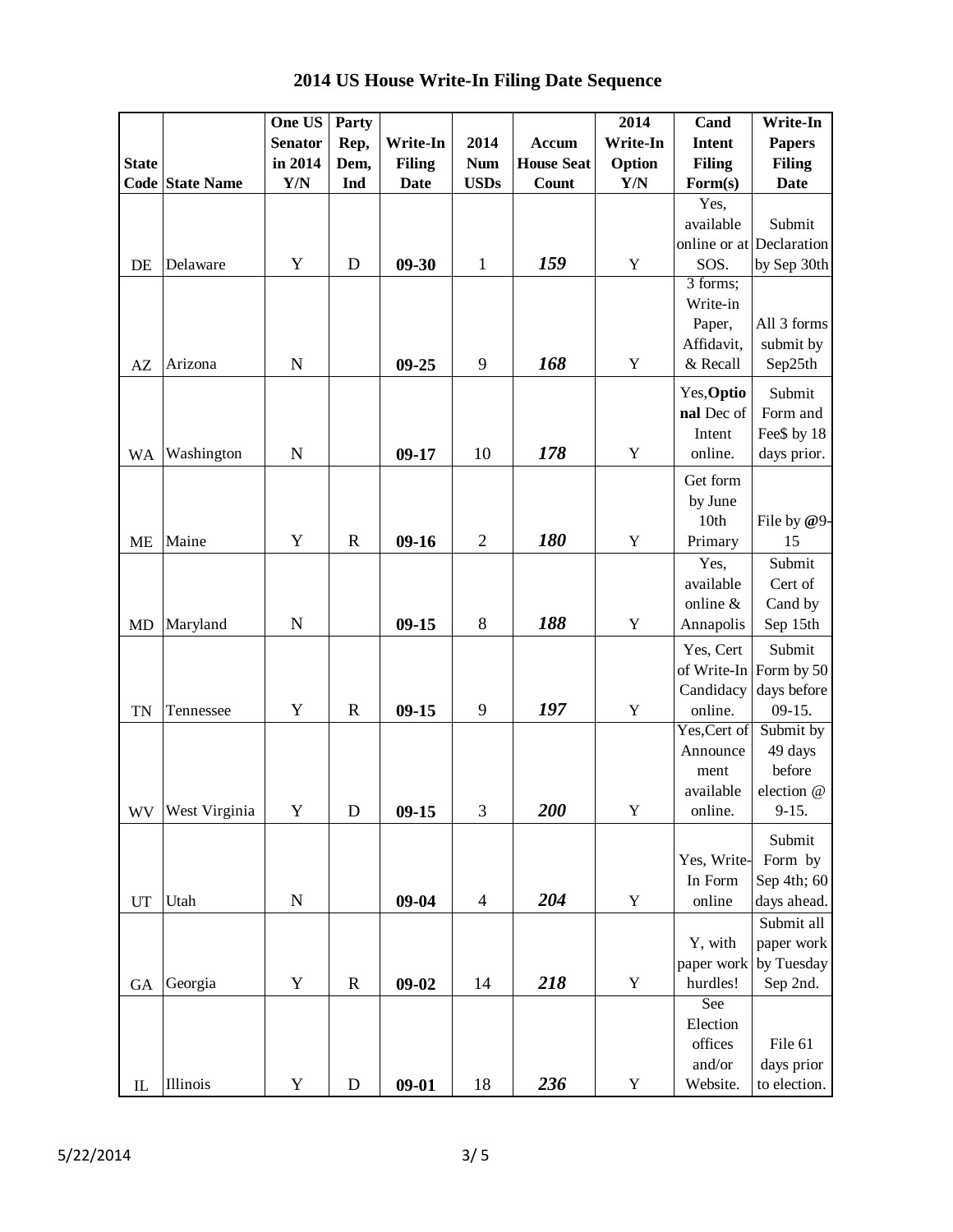|                |                        | One US         | Party       |               |                       |                   | 2014        | Cand          | Write-In       |
|----------------|------------------------|----------------|-------------|---------------|-----------------------|-------------------|-------------|---------------|----------------|
|                |                        | <b>Senator</b> | Rep,        | Write-In      | 2014                  | <b>Accum</b>      | Write-In    | <b>Intent</b> | <b>Papers</b>  |
| <b>State</b>   |                        | in 2014        | Dem,        | <b>Filing</b> | <b>Num</b>            | <b>House Seat</b> | Option      | <b>Filing</b> | <b>Filing</b>  |
|                | <b>Code State Name</b> | Y/N            | Ind         | <b>Date</b>   | <b>USDs</b>           | <b>Count</b>      | Y/N         | Form(s)       | <b>Date</b>    |
|                |                        |                |             |               |                       |                   |             | Yes, Dec      |                |
|                |                        |                |             |               |                       |                   |             | of Intent     | Submit         |
|                |                        |                |             |               |                       |                   |             | available     | Declaration    |
| <b>OH</b>      | Ohio                   | $\mathbf N$    |             | 08-05         | 16                    | 252               | Y           | online.       | by Aug 5th     |
|                |                        |                |             |               |                       |                   |             | Notify SOS    | Notif to       |
|                |                        |                |             |               |                       |                   |             | and USD       | each USD       |
|                |                        |                |             |               |                       |                   |             | of name,      | by July        |
| MA             | Massachu-setts         | Y              | D           | $07 - 29$     | 9                     | 261               | Y           | only.         | 29th           |
|                |                        |                |             |               |                       |                   |             |               | Submit by      |
|                |                        |                |             |               |                       |                   |             |               | $7/22$ and     |
|                |                        |                |             |               |                       |                   |             | Yes, but      | Final by       |
| NC             | North Carolina         | Y              | D           | $07 - 22$     | 13                    | 274               | $\mathbf Y$ | sigs req'd.   | 8/6.           |
|                |                        |                |             |               |                       |                   |             |               | File           |
|                |                        |                |             |               |                       |                   |             |               | between        |
|                |                        |                |             |               |                       |                   |             |               | $7/19$ and     |
| TX             | Texas                  | Y              | $\mathbf R$ | $07 - 19$     | 36                    | 310               | $\mathbf Y$ | $\mathbf Y$   | $8/18$         |
|                |                        |                |             |               |                       |                   |             |               | File form      |
|                |                        |                |             |               |                       |                   |             | Write-In      | ONLY on        |
| CO             | Colorado               | Y              | D           | $07 - 17$     | $\boldsymbol{7}$      | 317               | $\mathbf Y$ | Affidavit     | July 17th.     |
|                |                        |                |             |               |                       |                   |             | Yes, Form     |                |
|                |                        |                |             |               |                       |                   |             | $CIN-3$       |                |
|                |                        |                |             |               |                       |                   |             | available     | Submit         |
|                |                        |                |             |               |                       |                   |             | online or at  | Form by        |
| IN             | Indiana                | $\mathbf N$    |             | $07 - 03$     | 9                     | 326               | $\mathbf Y$ | SOS.          | July 3rd!      |
|                |                        |                |             |               |                       |                   |             |               | File form      |
|                |                        |                |             |               |                       |                   |             | Dec of        | <b>ONLY</b> on |
| NM             | New Mexico             | Y              | D           | $06 - 26$     | 3                     | 329               | Y           | Intent        | June 26st      |
|                |                        |                |             |               |                       |                   |             |               | Dec Form       |
|                |                        |                |             |               |                       |                   | Y, in the   |               | & petitions    |
|                |                        |                |             |               |                       |                   | "Top 2" 6-  |               | by May         |
| CA             | California             | ${\bf N}$      |             | $05 - 20$     | 53                    | 382               | 3 Primary   | Y             | 20th.          |
|                |                        |                |             |               |                       |                   |             | Yes, Oath     | Submit         |
|                |                        |                |             |               |                       |                   | Closed      | From          | Form by        |
| FL             | Florida                | ${\bf N}$      |             | $05 - 02$     | 27                    | 409               | Out!        | online.       | May 2nd!!      |
|                |                        |                |             |               |                       |                   |             |               | Filing was     |
|                |                        |                |             |               |                       |                   | Closed      |               | $2/24$ thru    |
| AR             | Arkansas               | $\mathbf Y$    | $\mathbf D$ | $03 - 03$     | $\overline{4}$        | 413               | Out!        | $\mathbf Y$   | $3/3$ , only.  |
|                |                        |                |             |               |                       |                   |             | Yes, Write-   |                |
|                |                        |                |             |               |                       |                   | Non-voting  | In Dec        | Submit         |
|                |                        |                |             |               |                       |                   | Delegate,   | Form at       | Form by        |
| DC             | Dist Columbia          | ${\bf N}$      |             | $01 - 01$     | $\boldsymbol{\theta}$ | 413               | only        | Office.       | Nov 12th!!     |
|                |                        |                |             |               |                       |                   | <b>Not</b>  |               |                |
|                |                        |                |             |               |                       |                   | Allowed at  |               |                |
| H <sub>I</sub> | Hawaii                 | ${\bf N}$      |             | $01 - 01$     | $\overline{2}$        | 415               | ALL!!       | n/a           | n/a            |
| 5/22/2014      |                        |                |             |               | 4/5                   |                   |             |               |                |

 **2014 US House Write-In Filing Date Sequence**